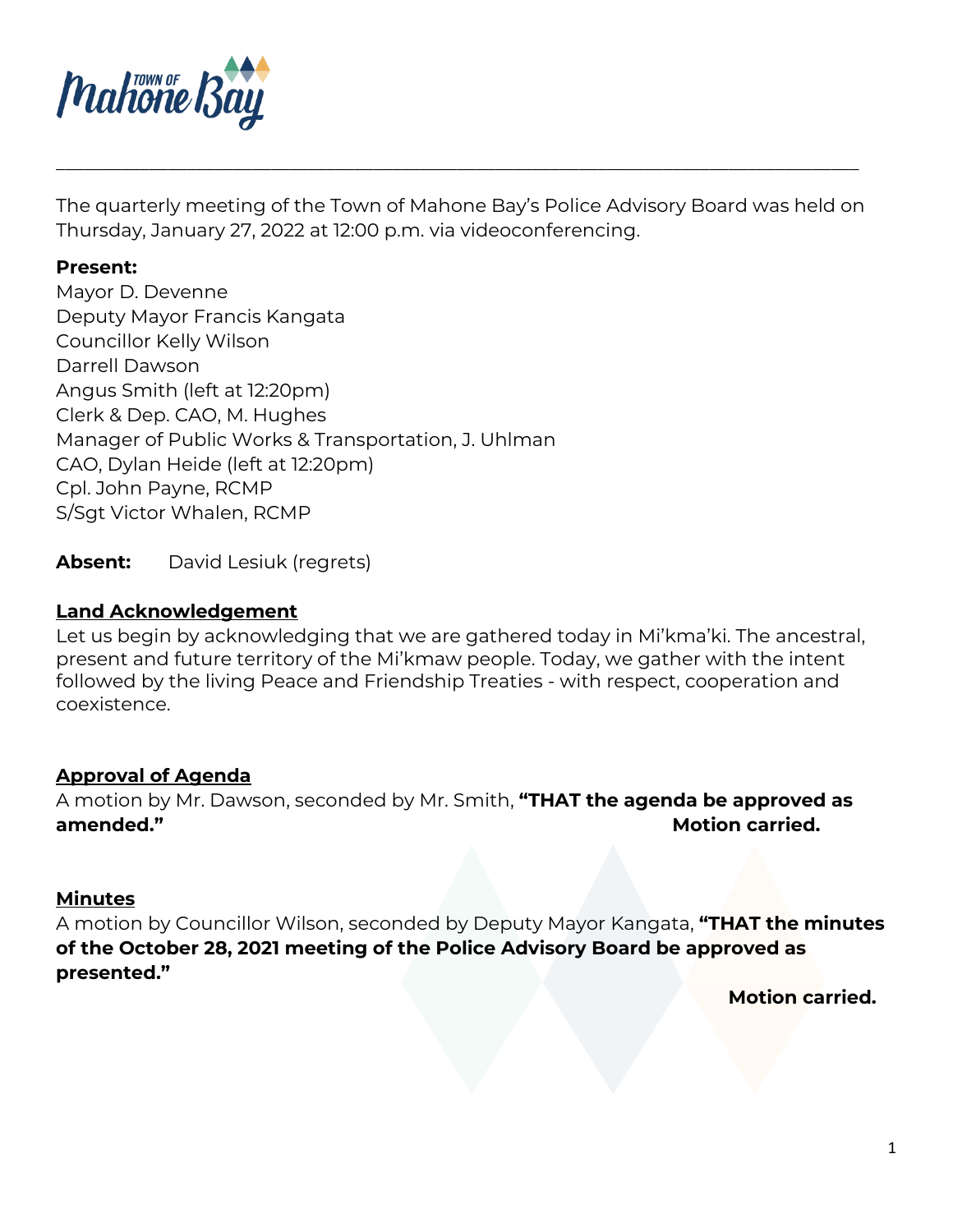# **Presentation of Police Reports**

Cpl. John Payne presented the RCMP Quarterly Report for October to December 2021. Discussion following the presentation of the report focused on a few key aspects of the report including local checkpoints and mental health response by the RCMP. Members of the Police Advisory Board also discussed a recent concern regarding graffiti in town.

A motion by Councillor Wilson, seconded by Deputy Mayor Kangata, **"THAT the Police Advisory Board recommend that Council develop a policy regarding surveillance cameras within the Town of Mahone Bay." Motion carried. Motion carried.** 

## **Speed Sign Reports**

The Manager of Public Works and Transportation reported on the three speed signs that are now in place, located at Kinburn Street, Main Street, and Edgewater Street.

### **New Business**

### PAB Training Review

The membership received their Police Advisory Board training on January 21, 2021 and discussion was focused on the information from the training that the Department of Justice is aware that many communities are experiencing difficulties filling the Ministerial appointment position on Police Advisory Boards.

A motion by Deputy Mayor Kangata, seconded by Mr. Dawson, **"THAT the PAB recommend that Council write to the Department of Justice requesting the ability to recommend an appointment to the Department in place of the Ministerial**  Appointment which remains vacant." **All and Motion carried** by Motion carried

### COVID-19

S/Sgt Whalen advised the PAB membership that the RCMP have not recently been experiencing any particular draw on their resources due to COVID-19 restrictions.

Correspondence received at Council from Department of Justice

The PAB membership received correspondence from the Department of Justice, which had been received at Council on January 11, 2022, regarding the upcoming 2022 review of the contract policing with the RCMP.

## Provincial Police Services Agreement

The membership discussed the Provincial Police Services Agreement and possible areas of interest for future discussion of the policing contract.